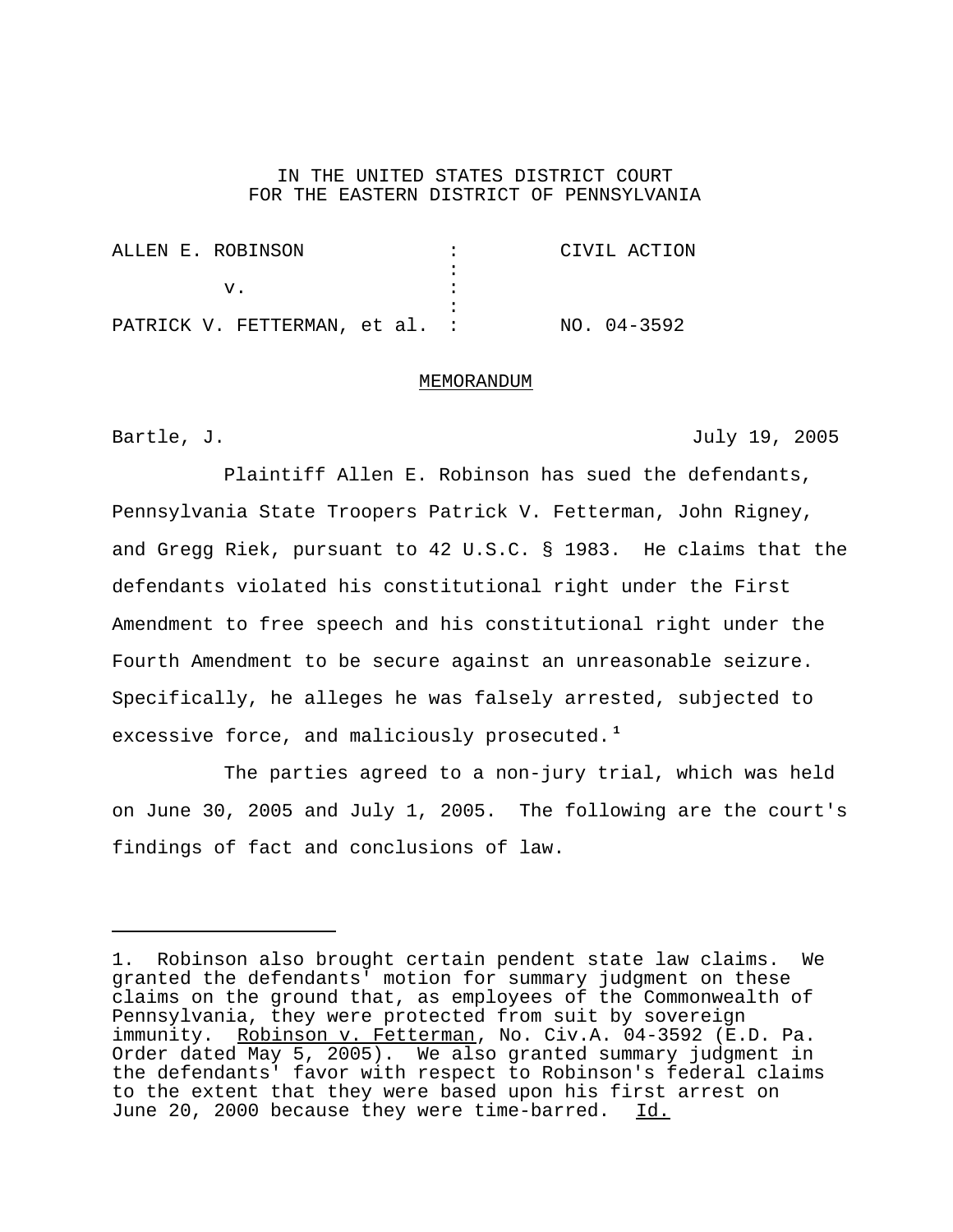On June 20, 2000 Robinson became concerned about what he believed was an unsafe manner in which Pennsylvania state troopers were conducting truck inspections on Route 41 or its adjacent berm in West Fallowfield Township, Chester County. That same day, he contacted State Representative Arthur D. Hershey to inquire about videotaping the inspections. Representative Hershey suggested that before Robinson did so he obtain permission from the adjacent landowner whose property he intended to use for this purpose.

After receiving authorization from a landowner on the northbound side of Route 41, Robinson began videotaping the state troopers, including defendants Fetterman and Rigney, from a distance of approximately 30 feet. Shortly thereafter, Fetterman approached Robinson and asked him for identification. After an exchange of words, if not some pushing and shoving, defendant Rigney also appeared, at which point both he and Fetterman arrested Robinson for harassment under 18 Pa. Cons. Stat. Ann. § 2709.

A hearing was held before District Justice Robert E. Gill on August 28, 2000. Robinson was convicted of harassment and was told by the District Justice "not to go near these troopers for any reasons while they were performing their duties on Route 41." Robinson, who was not represented by an attorney, was assessed a fine and did not appeal the conviction.

I.

$$
-2\,-
$$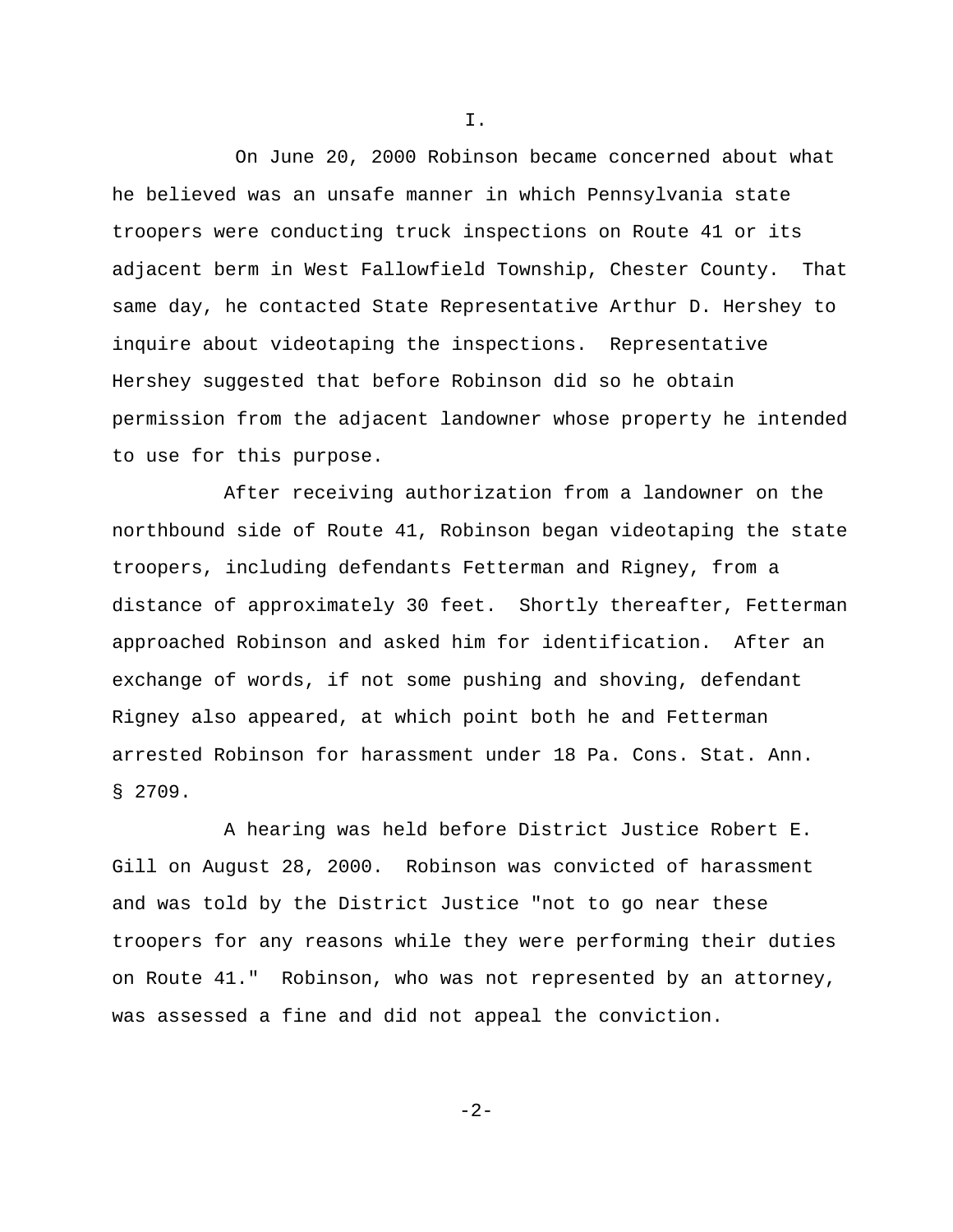Over two years later, on October 23, 2002, Robinson's wife, Shirley Robinson, was driving north on Route 41 toward the place where the state police performed truck inspections. As a result of the congestion caused by the inspections she almost had an accident. She notified her husband, who went to the location that same day to evaluate the situation. Again, Robinson believed the troopers were carrying out their duties in an unsafe manner and decided to make a record of it by filming them. He received the permission of Tim Kauffman to do so from his farm, which was adjacent to the inspection site on the southbound side of Route 41. From an open field, Robinson began to videotape. He was some 20 to 30 feet back from the highway at all relevant times and never interfered with the activities of the troopers.

Shortly after he started his videotaping, defendant Riek, who was one of the troopers inspecting trucks that day, approached Robinson, asked him for identification, and inquired whether he had permission from the property owner to be there. When Robinson responded in the affirmative, Riek returned to his duties without further ado. It so happened that Fetterman and Rigney were also inspecting trucks that day. Riek advised Fetterman about what Robinson was doing. Fetterman remembered Robinson from the June 20, 2000 incident and informed Riek of Robinson's prior arrest and conviction for harassment.

Riek, Fetterman, and Rigney then entered the Kauffman farm through the wire fence separating it from Route 41 and walked up to Robinson. They asked him to stop videotaping them

 $-3-$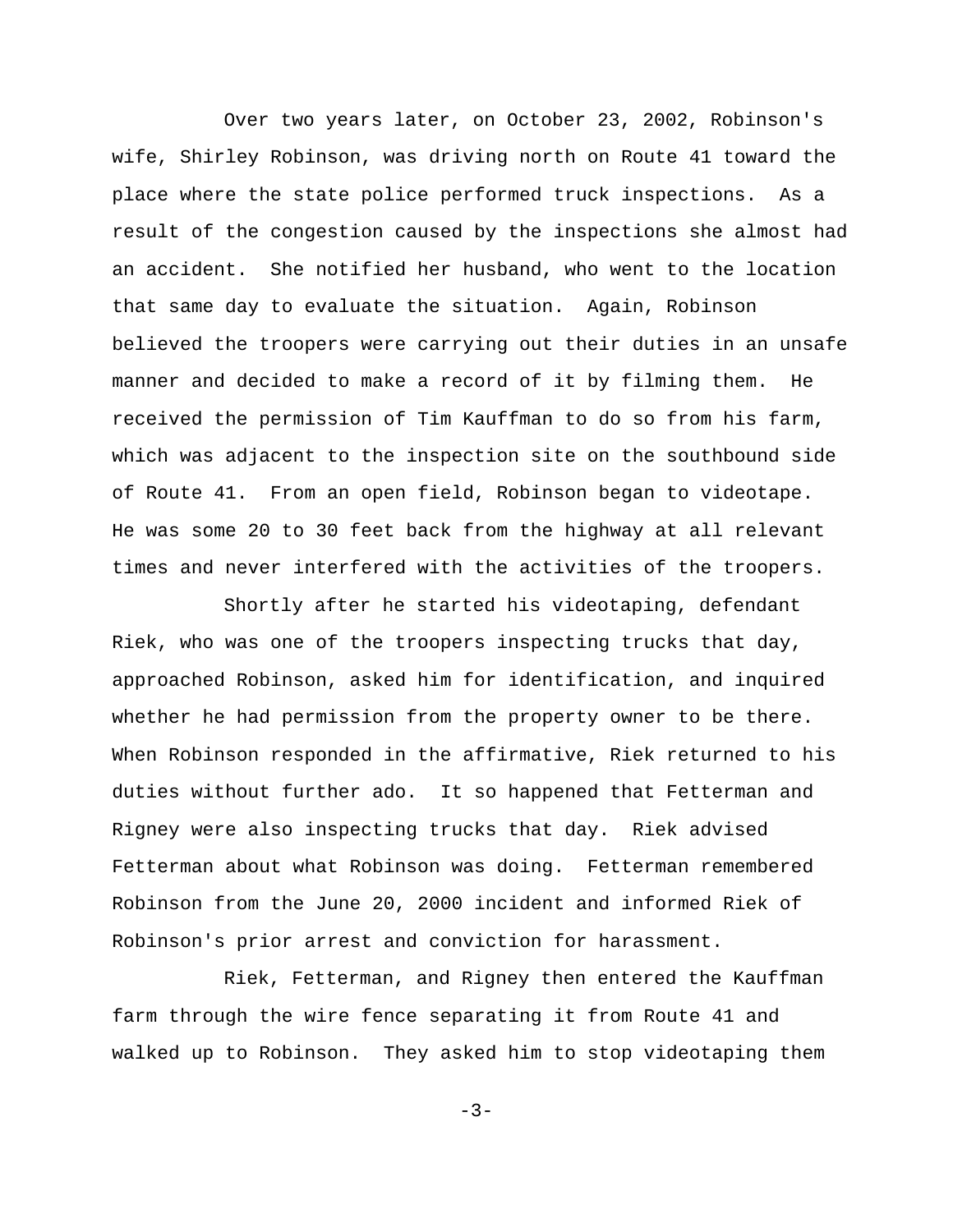and to leave the area. Fetterman reminded Robinson that District Justice Gill, over two years earlier, had prohibited him from being there. When Robinson refused to leave or stop videotaping, they arrested him. Rigney took Robinson's videocamera while Fetterman took Robinson's arms, placed them behind his back, and handcuffed him without a struggle. While one of the officers at the scene raised the subject of erasing the videotape, they did not do so. Fetterman placed Robinson into a patrol car on the southbound side of Route 41 where he was detained for at least a half-hour in handcuffs until the arrival of additional Pennsylvania state police officers who had been called to take him to the Avondale Barracks, approximately 10 miles away. Robinson spent between two to three hours at the Avondale Barracks, during which time his videocamera was confiscated and he was booked and fingerprinted. Upon his release in the late afternoon, Robinson began to walk home from the barracks and was eventually picked up on the roadside by his wife.

On November 12, 2002, Pennsylvania State Trooper Cory Monthei issued a citation to Robinson for violation of 18 Pa. Cons. Stat. Ann. §  $2709(a)(2) & (3)$ , the Pennsylvania harassment statute, based on his arrest by the defendants. The citation stated: "[t]he defendant [Robinson] did with the intent to harass, annoy, or alarm the victims, engage in a course of conduct which served no legitimate purpose. To wit: defendant was videotaping victim's (sic) movements without explanation and refused to desist upon order." The copy of the citation in the

 $-4-$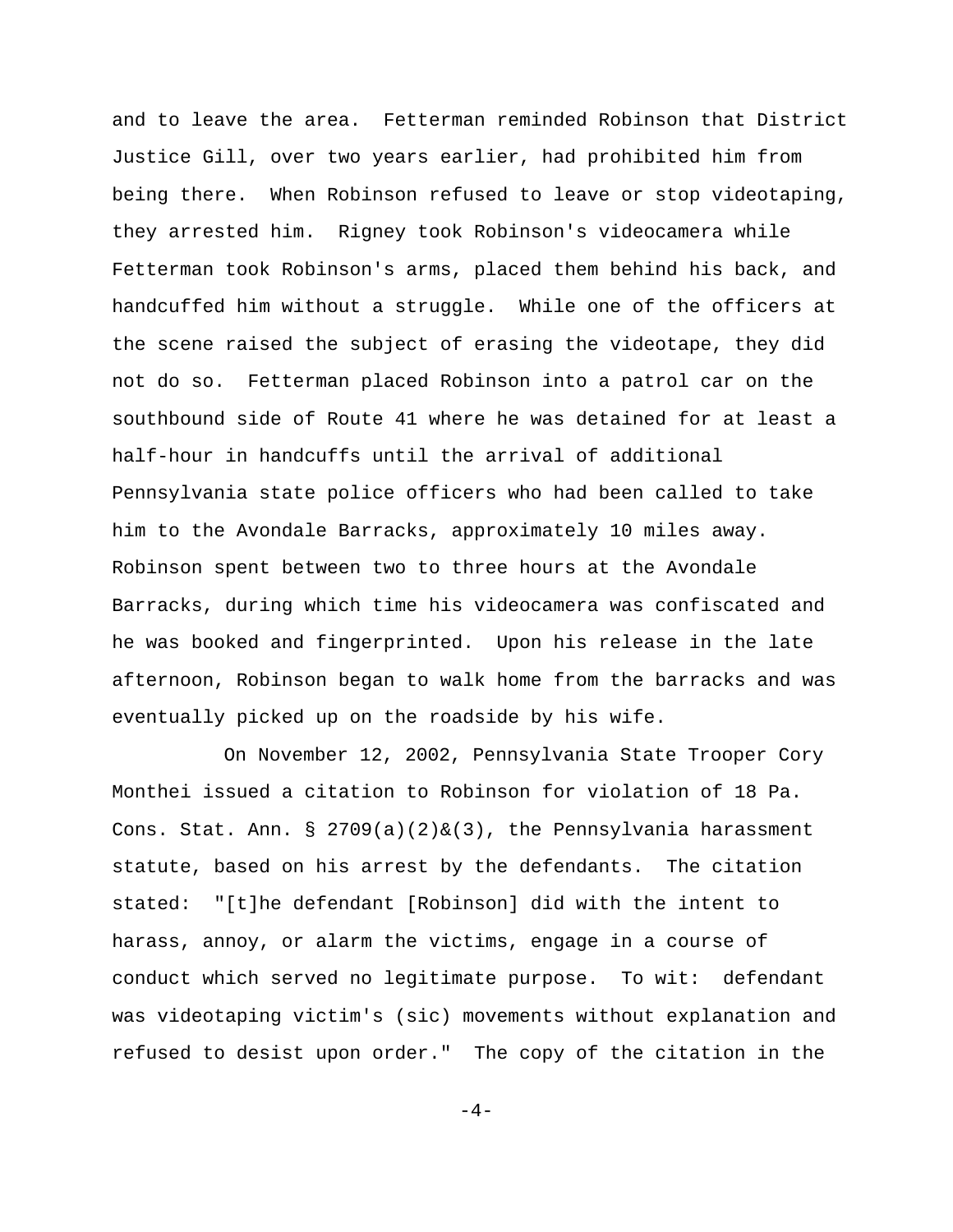record identifies the victims as "Sgt. J. Rigney, Cpl. Gregg Riek, Tpr."<sup>2</sup> Robinson's videocamera, with the tape of a portion of the October 23, 2002 incident, was returned to him about the time he received the citation.

Robinson appeared at a hearing before District Justice Gill on January 7, 2003 and was again found guilty of harassment. This time, Robinson appealed the conviction to the Court of Common Pleas of Chester County, and on May 27, 2003, after a trial before Judge Thomas G. Gavin, the harassment charge was dismissed.

As a result of these 2003 court appearances, Robinson, a self-employed truck driver, missed three days of work during a time when his deliveries earned him approximately \$400 a day. He incurred a \$25 fee to appeal his conviction and paid \$3,000 in attorney's fees in connection with his appeal to and trial in the Common Pleas Court. Robinson has also experienced significant stress as well as sleeplessness related to the October 23, 2002 incident and the subsequent court proceedings. However, he suffered no physical injuries and never sought medical treatment.

II.

42 U.S.C. § 1983 provides, in relevant part:

Every person who, under color of any statute, ordinance, regulation, custom, or usage, of any State ..., subjects, or causes to be subjected, any citizen of the United States ... to the deprivation of any rights,

<sup>2.</sup> It appears that the copy of the citation is cut off and that "Tpr." refers to Trooper Fetterman.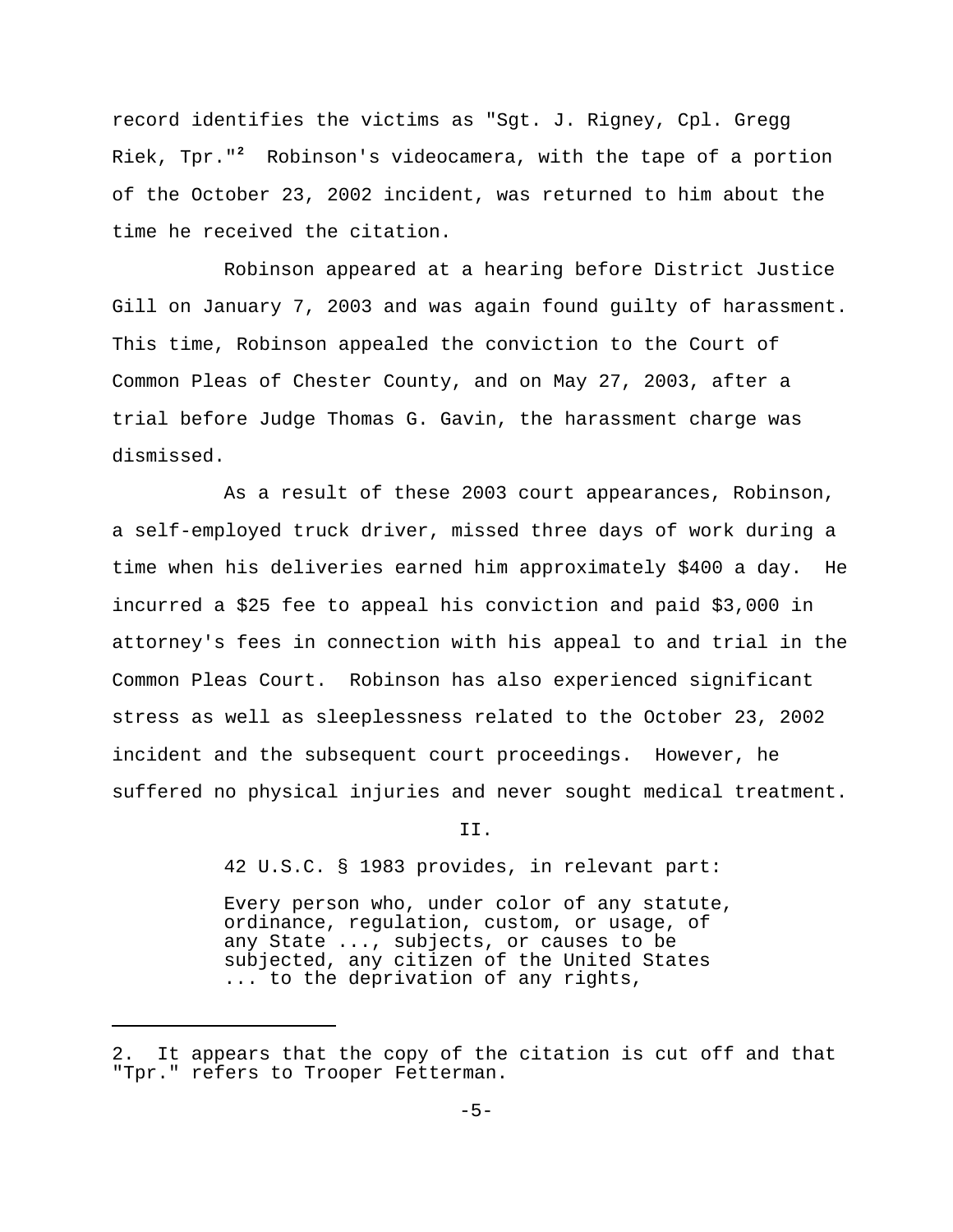privileges, or immunities secured by the Constitution and laws, shall be liable to the party injured ....

Section 1983 "is not a source of substantive rights but a vehicle for vindicating rights conferred by the U.S. Constitution or by federal statute." DiBella v. Borough of Beachwood, 401 F.3d 599, 601 (3d Cir. 2005). Thus, in order to establish liability under § 1983, Robinson must show that the defendants, while acting under color of state law, deprived him of rights or privileges secured by the Constitution or laws of the United States. See A.M. ex rel. J.M.K. v. Luzerne Cty. Juvenile Det. Ctr. , 372 F.3d 572, 579 (3d Cir. 2004). The parties do not dispute that troopers Fetterman, Rigney, and Riek were acting under color of state law at all relevant times.

Robinson first alleges a violation of his right to free speech under the First Amendment, specifically, the "right to videotape [state troopers] and thus speak out on issues of public concern." First Am. Compl. ¶ 50.

The First Amendment of the Constitution provides: "Congress shall make no law ... abridging the freedom of speech ...." U.S. Const. amend. I. This Amendment applies to the states and their political subdivisions under the Due Process Clause of the Fourteenth Amendment. Santa Fe Indep. Sch. Dist. v. Doe, 530 U.S. 290, 301 (2000); Gitlow v. People of the State of New York, 268 U.S. 652, 666 (1925). Robinson was simply recording the activities of Pennsylvania state troopers as they went about their duties on a public highway and its adjoining

-6-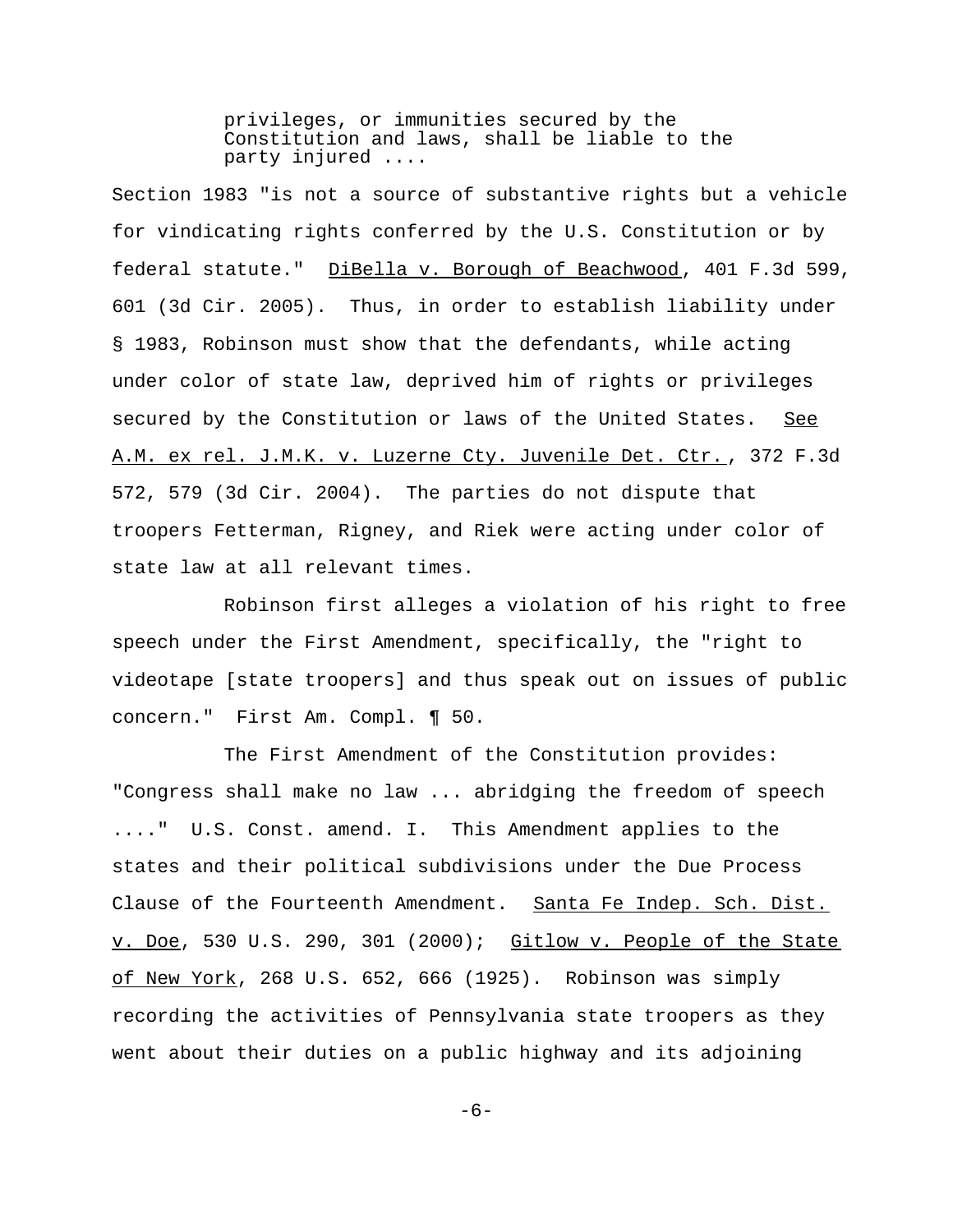berm. His filming was done from private property with permission of the owner. At all times he was 20 to 30 feet from the officers and was not interfering in any way with their truck inspections.

The activities of the police, like those of other public officials, are subject to public scrutiny. Indeed, "the First Amendment protects a significant amount of verbal criticism and challenge directed at police officers." City of Houston, Tex. v. Hill, 482 U.S. 451, 461 (1987). Although Robinson need not assert any particular reason for videotaping the troopers, he was doing so in order to make a visual record of what he believed was the unsafe manner in which they were performing their duties. He had previously talked to Arthur Hershey, a Representative in the Pennsylvania General Assembly, about his concerns. Robinson's right to free speech encompasses the right to receive information and ideas. Stanley v. Georgia, 394 U.S. 557, 564 (1969). He also has a First Amendment right to express his concern about the safety of the truck inspections to the appropriate government agency or officials, whether his expression takes the form of speech or conduct. See Texas v. Johnson, 491 U.S. 397, 404 (1989); Minnesota State Board for Cmty. Colleges v. Knight, 465 U.S. 271, 308 (1984). Videotaping is a legitimate means of gathering information for public dissemination and can often provide cogent evidence, as it did in this case. In sum, there can be no doubt that the free speech clause of the Constitution protected Robinson as he videotaped

-7-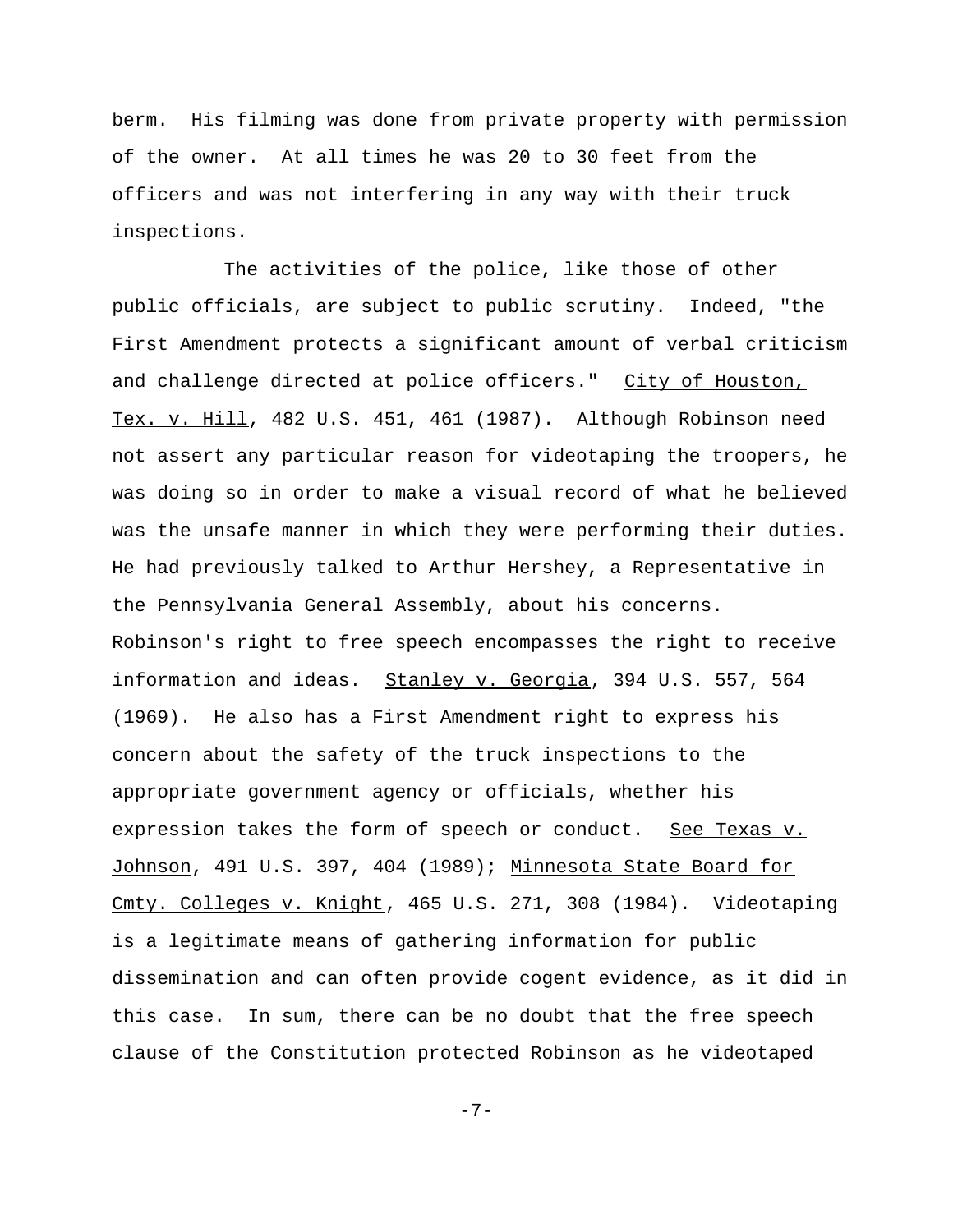the defendants on October 23, 2002. See Smith v. City of Cumming, 212 F.3d 1332, 1333 (11th Cir. 2000); see also Stanley, 394 U.S. at 564 (1969); Whiteland Woods, L.P. v. Township of West Whiteland, 193 F.3d 177, 180 (3d Cir. 1999). Moreover, to the extent that the troopers were restraining Robinson from making any future videotapes and from publicizing or publishing what he had filmed, the defendants' conduct clearly amounted to an unlawful prior restraint upon his protected speech. Vance v. Universal Amusement Co., Inc., 445 U.S. 308, 316 & n.13, 317 (1980); Near v. State of Minnesota ex. rel. Olson , 283 U.S. 697 (1931).

No reasonable trooper could have believed that Robinson's videotaping on October 23, 2002 constituted harassment under 18 Pa. Cons. Stat. Ann. § 2709. That statute provides, in relevant part: "[a] person commits the crime of harassment when, with intent to harass, annoy or alarm another, the person: (2) follows the other person in or about a public place or places; [or] (3) engages in a course of conduct or repeatedly commits acts which serve no legitimate purpose." Id. at § 2709(a)(2) & (3). Significantly, the statute continues: "[t]his section shall not apply ... to any constitutionally protected activity." Id. at § 2709(e).

At the trial in this case, Fetterman, Rigney, and Riek all admitted that Robinson's videotaping of police activity is not unlawful in itself. They posited, however, that they arrested Robinson for doing so because of his prior harassment

-8-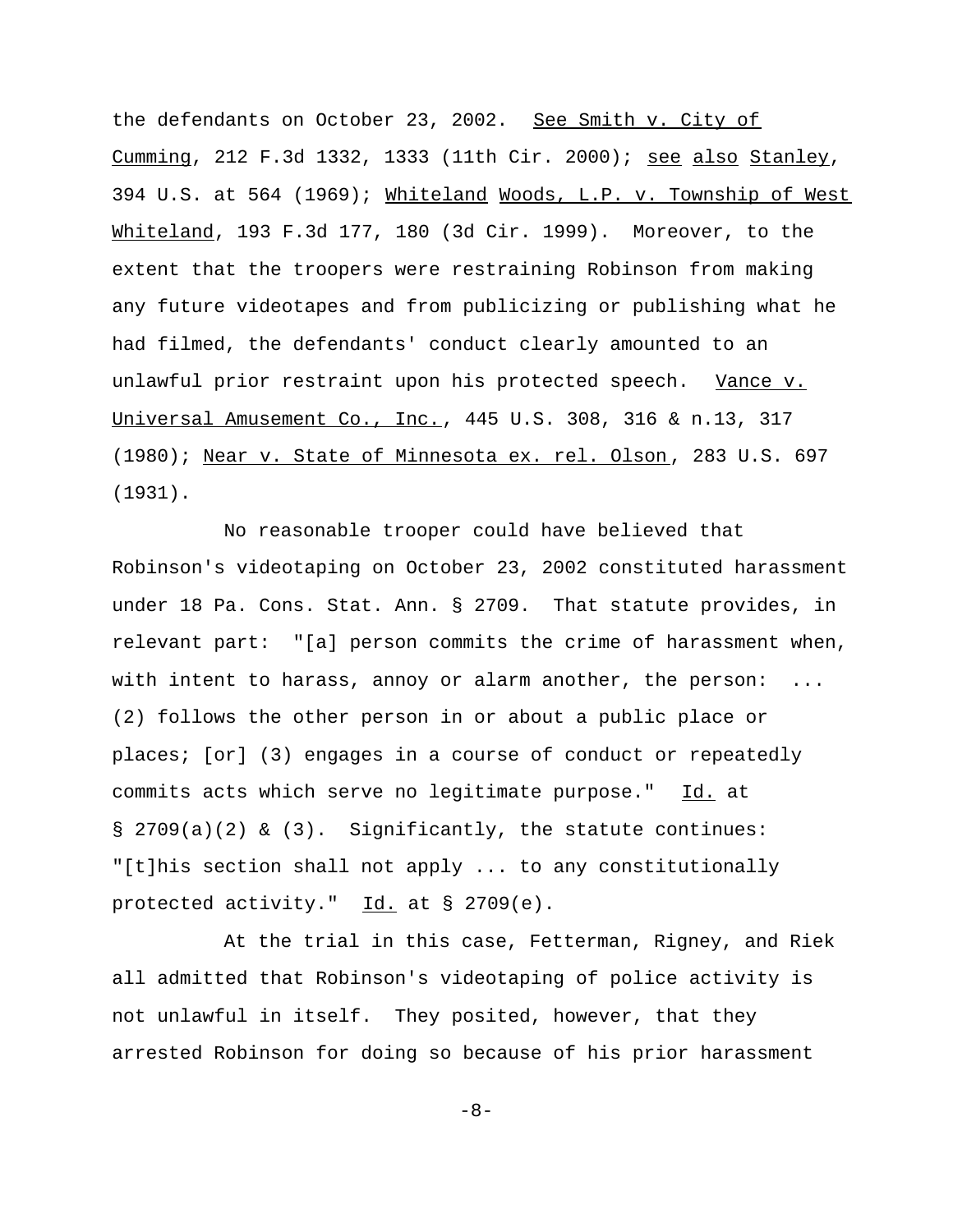conviction and because of the statement of the District Justice that Robinson was "not to go near these troopers for any reasons while they were performing their duties on Route 41." The reasons given for barring Robinson from filming the truck inspections are totally lacking in merit.

First, it goes without saying that an individual does not lose his First Amendment right to free speech because he has had a previous encounter with law enforcement or is disliked by the police. See McIntyre v. Ohio Elections Comm'n, 514 U.S. 334, 357 (1995); City of Houston, Tex., 482 U.S. at 461-463, 465 (1987). The police, under the cover of an invalid law, do not have "unfettered discretion to arrest individuals for words or conduct that annoy or offend them." See City of Houston, Tex., supra at 465. Nor can they ignore or unreasonably apply a valid law in order to arrest someone who annoys or offends them. These are clearly established constitutional principles, and no reasonable police officer could have believed to the contrary. Harlow v. Fitzgerald, 457 U.S. 800, 818 (1982).

Second, the District Justice had no legal justification to tell Robinson he could not be near the truck inspection site on Route 41 in the future whenever truck inspections were taking place. The only penalty for the summary offense of harassment is a fine up to \$300 and imprisonment for not more than 90 days. 18 Pa. Cons. Stat. Ann. §§ 1101(7) and 1105. Taken literally, the District Justice's oral directive forbids Robinson from driving peacefully or even riding as a passenger in a vehicle on a

-9-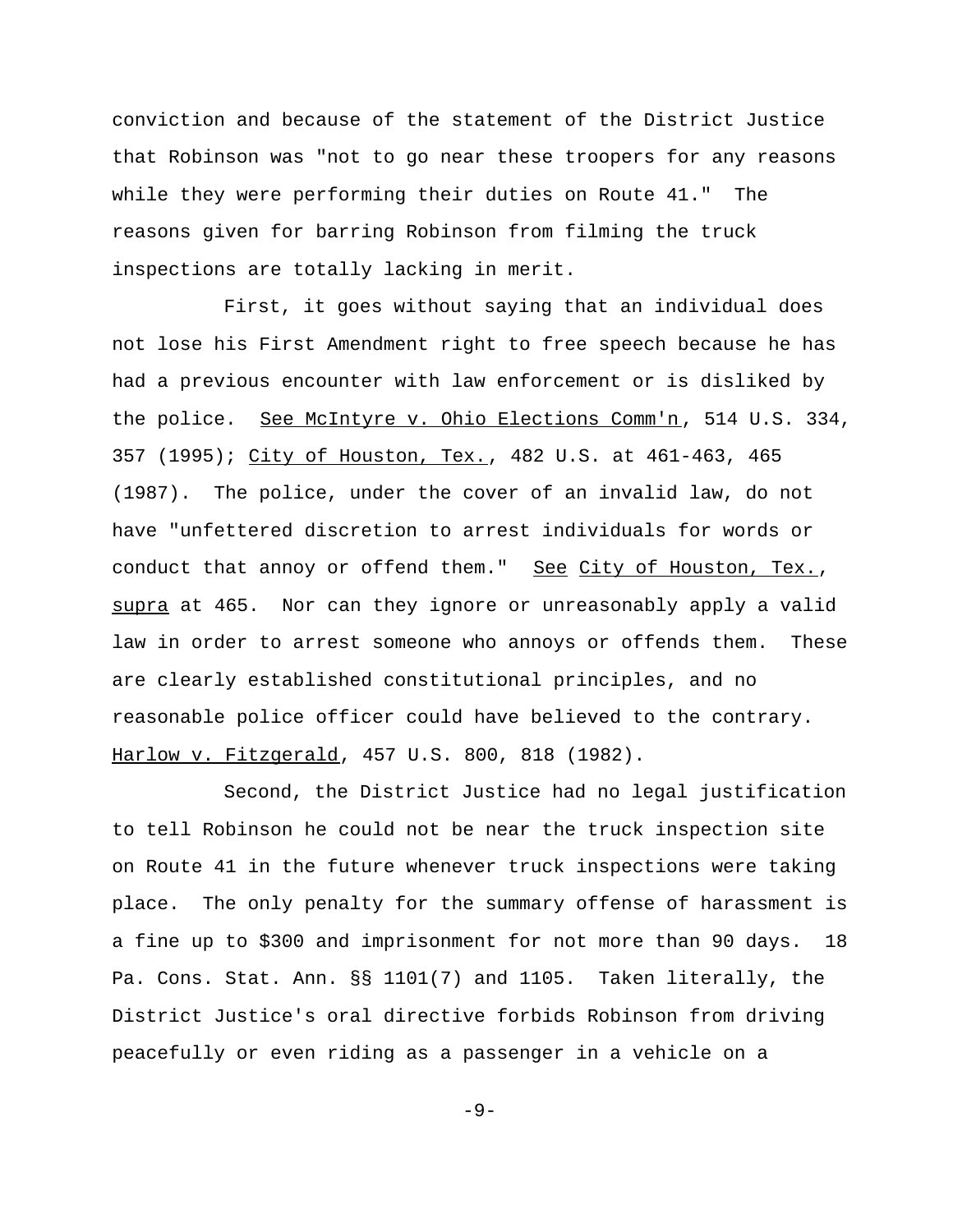section of Route 41 in West Fallowfield Township whenever truck inspections are occurring. Robinson could not have lived, visited, or worked on any property in close proximity to the inspection site without the possibility of arrest. The ban imposed by the District Justice was apparently permanent. Here it was being enforced by the troopers more than two years after it was allegedly imposed.

We recognize that the defendants maintain that they were relying on what the District Justice had said at the 2000 court proceeding. We find this totally unconvincing. No state trooper could have reasonably believed that the oral statement of the District Justice, unaccompanied by anything in writing and made over two years before the incident in question in this lawsuit, constituted a formal restraining order to be enforced by arresting Robinson under the facts as presented here. See Malley v. Briggs, 475 U.S. 335, 345-46 (1986).

Robinson has established his claim that the defendants retaliated against him for exercising his First Amendment right to videotape police conduct. He has proven: "(1) that [he] engaged in protected activity; (2) that the [troopers] responded with retaliation; and (3) that the protected activity was the cause of the retaliation." Estate of Smith v. Marasco, 318 F.3d 497, 512 (3d Cir. 2003). Thus, we find the defendants liable under § 1983 for violating Robinson's First Amendment right to videotape police conduct.

 $-10-$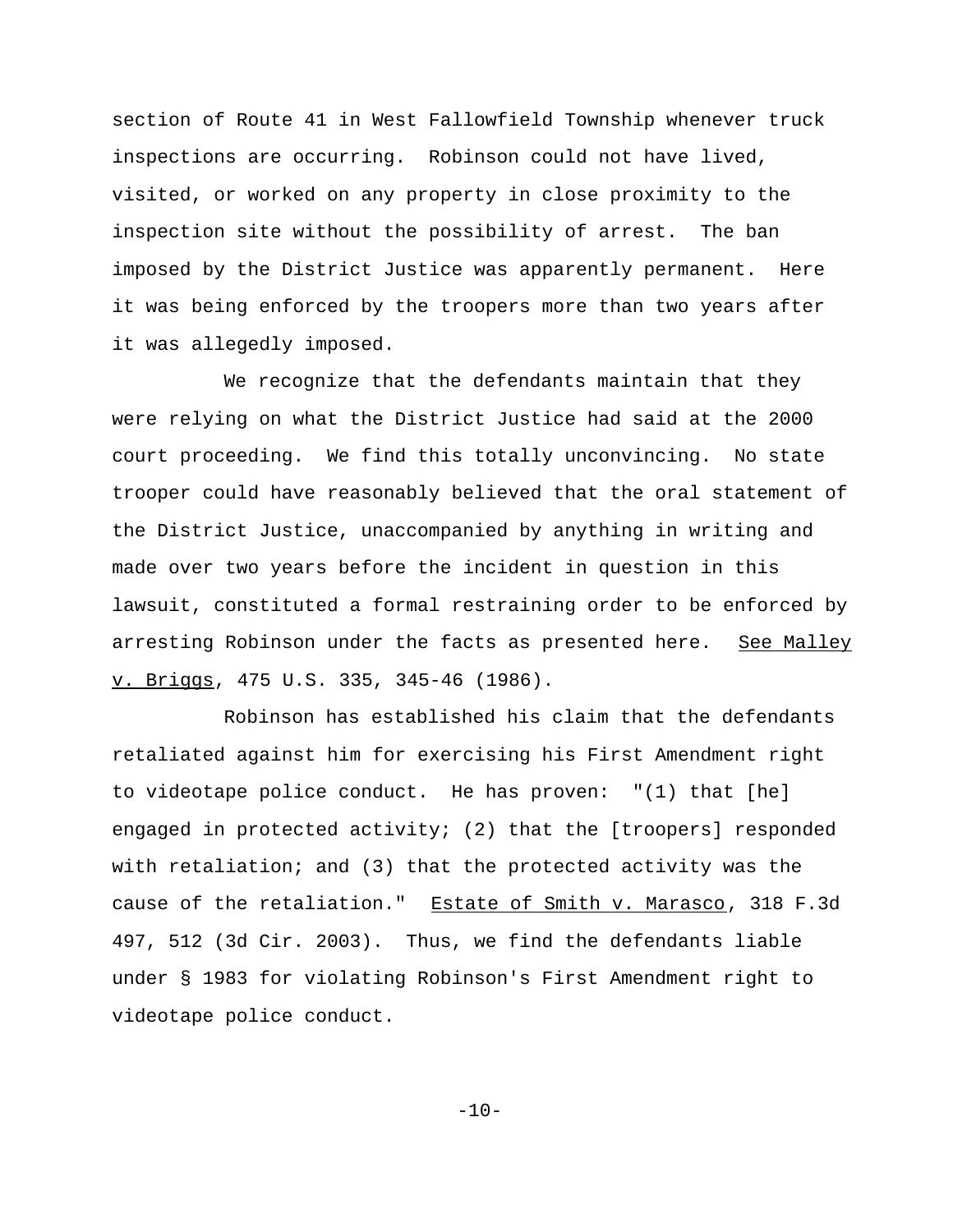Robinson also alleges a § 1983 claim for violations of his Fourth Amendment right to be free from an unreasonable seizure. The Fourth Amendment to the Constitution provides, in relevant part: "The right of the people to be secure in their persons ... against unreasonable ... seizures, shall not be violated ...." U.S. Const. amend. IV. Like the First Amendment, the Fourth Amendment has been made applicable to the states and their political subdivisions by the Due Process Clause of the Fourteenth Amendment. Mapp v. Ohio, 367 U.S. 643, 655 (1961). Again, the defendants at all times were acting under color of state law.

Robinson first argues that the troopers arrested him without probable cause. See Groman v. Township of Manalapan, 47 F.3d 628, 634 (3d Cir. 1995). "'Probable cause to arrest exists when the facts and circumstances within the arresting officer's knowledge are sufficient in themselves to warrant a reasonable person to believe that an offense has been or is being committed by the person to be arrested.'" Estate of Smith, 318 F.3d at 514 (citation omitted).

The citation issued to Robinson describes the nature of his offense as: "[t]he defendant [Robinson] did with the intent to harass, annoy, or alarm the victims, engage in a course of conduct which served no legitimate purpose. To wit: defendant was videotaping victim's (sic) movements without explanation and refused to desist upon order." It cites to  $\S$  2709(a)(2)&(3) of

III.

-11-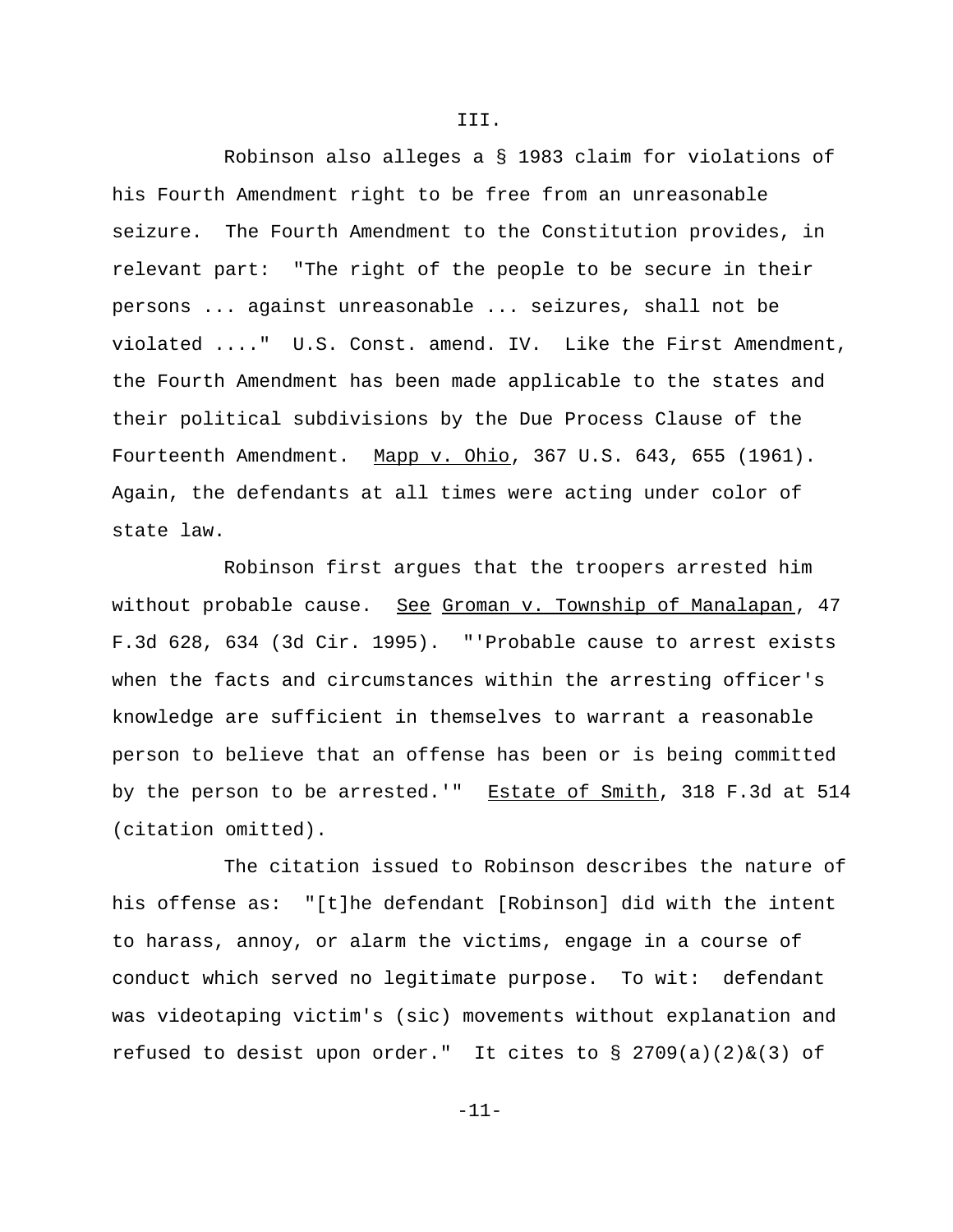the Pennsylvania harassment statute, which reads: "[a] person commits the crime of harassment when, with intent to harass, annoy or alarm another, the person: ... (2) follows the other person in or about a public place or places; [or] (3) engages in a course of conduct or repeatedly commits acts which serve no legitimate purpose." 18 Pa. Cons. Stat. Ann. § 2709(a)(2) and (3). Significantly, the citation omitted any reference to the part of the statute which states: "[t]his section shall not apply ... to any constitutionally protected activity." Id. at  $$2709(e)$ .

As we explained above, the activity of Robinson in videotaping the defendants on October 23, 2002, was constitutionally protected speech. Robinson was filming the troopers while on private property with authorization from the landowner. He was 20 to 30 feet from them and at no time did he interfere with the carrying out of the troopers' duties, which were being conducted on or near a public highway. Based upon these facts, no objectively reasonable police officer could have believed that Robinson was committing the offense of harassment under Pennsylvania law. See Estate of Smith, 318 F.3d at 514.

Robinson next alleges that he was subjected to excessive force when he was arrested. "[C]laims that law enforcement officers have used excessive force–deadly or not–in the course of an arrest, investigatory stop, or other 'seizure' of a free citizen should be analyzed under the Fourth Amendment and its 'reasonableness' standard." Graham v. Connor, 490 U.S.

-12-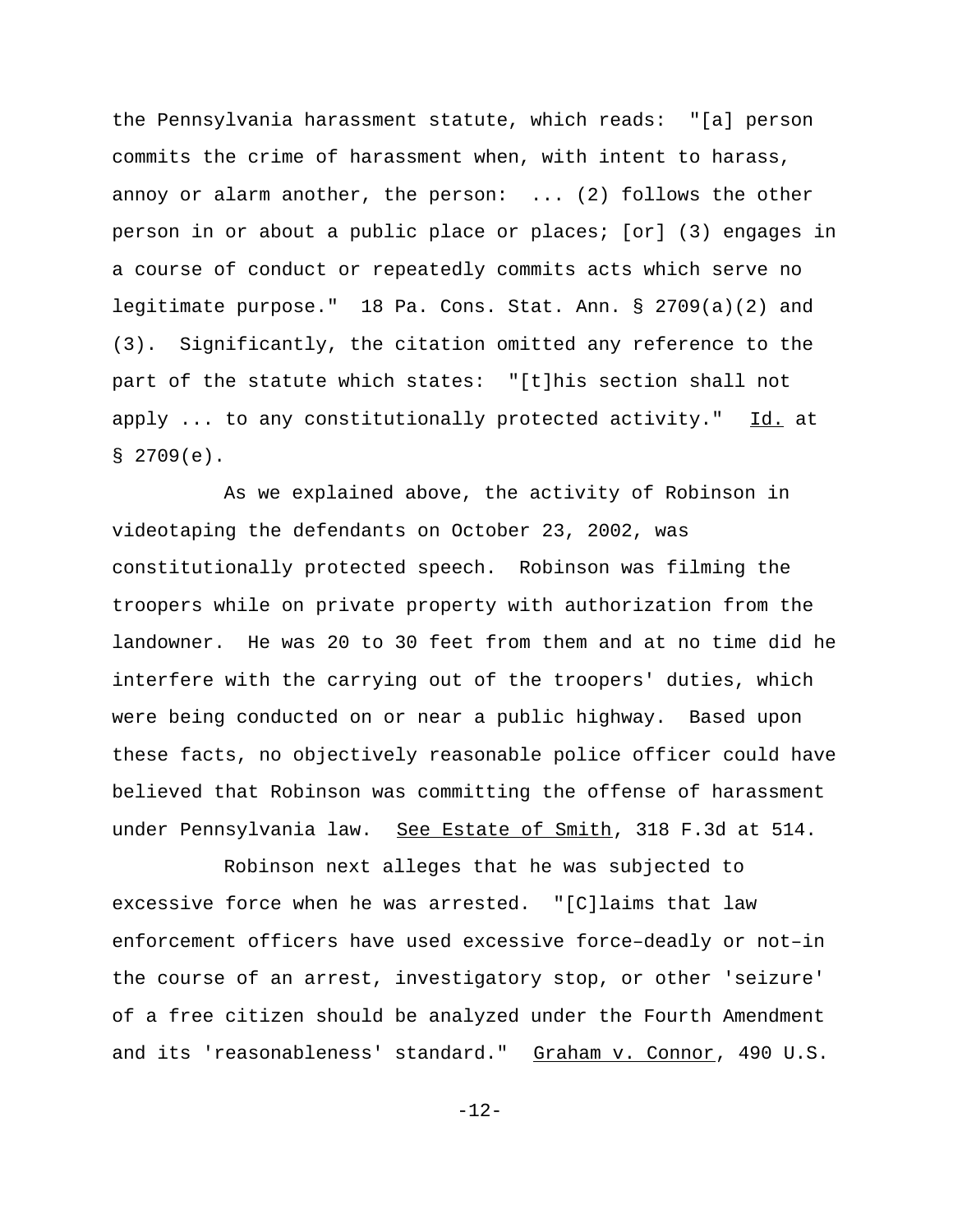386, 396 (1989). The troopers do not dispute that Robinson was seized for purposes of the Fourth Amendment when he was arrested. As for the reasonableness of the amount of force used, our inquiry again turns upon a standard of objectiveness. Id. at 397. We must analyze the "facts and circumstances of each particular case, including the severity of the crime at issue, whether the suspect poses an immediate threat to the safety of the officers or others, and whether he actively is resisting arrest or attempting to evade arrest by flight" to answer the question of "whether the totality of the circumstances justifie[s] a particular sort of ... seizure." Graham, 490 U.S. at 396 (citation omitted). Our Court of Appeals has enumerated additional factors to consider, including: "the possibility that the persons subject to the police action are themselves violent or dangerous, the duration of the action, whether the action takes place in the context of effecting an arrest, the possibility that the suspect may be armed, and the number of persons with whom the police officers must contend at one time." Sharrar v. Felsing, 128 F.3d 810, 822 (3d Cir. 1997).

Here, the troopers handcuffed Robinson and placed him into a patrol car. He remained in handcuffs for about 30 minutes until additional Pennsylvania state police officers arrived to transport him to the Avondale Barracks. Robinson continued to be handcuffed during the drive to the Avondale Barracks where he was then booked and fingerprinted. In total, he remained in

-13-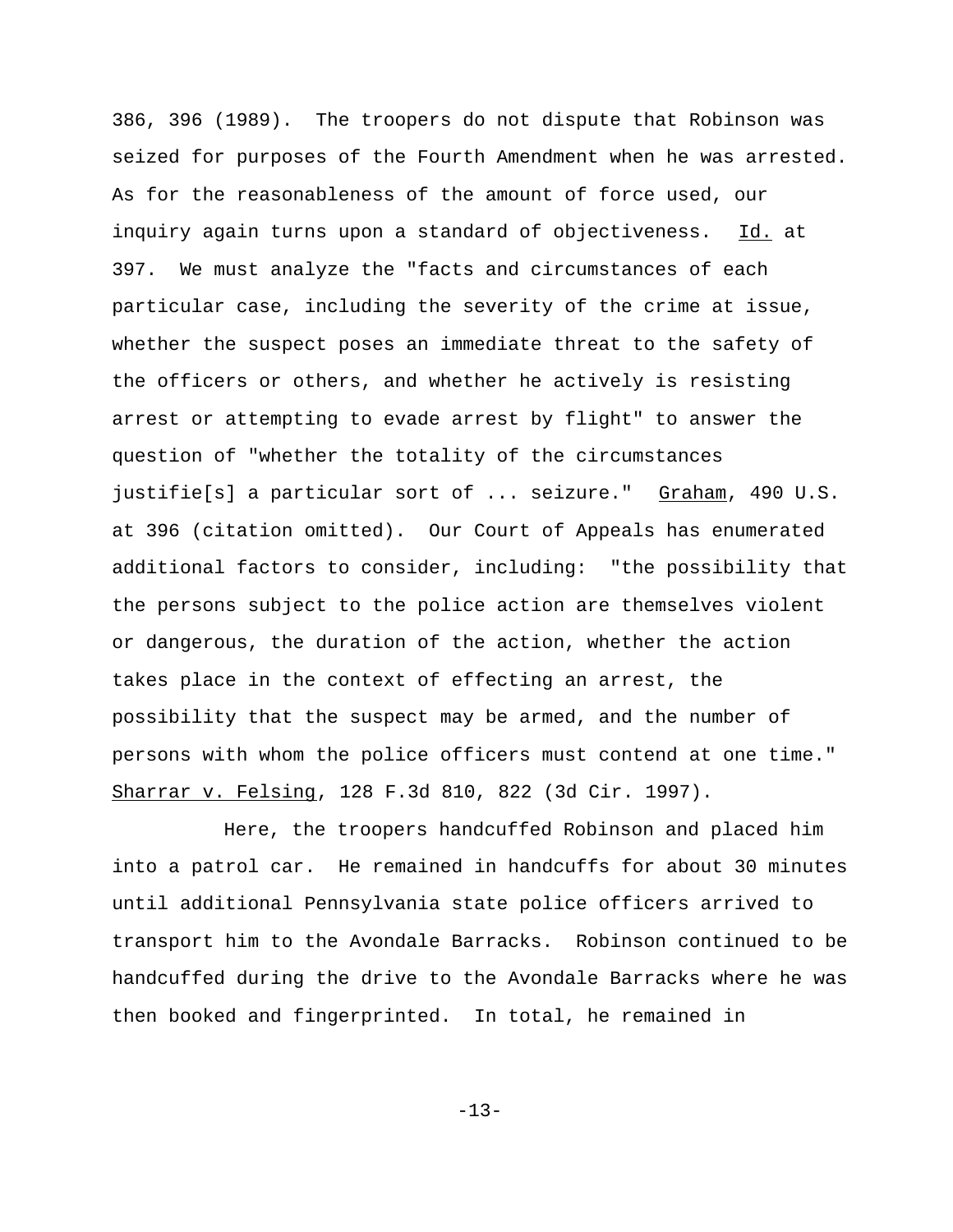handcuffs for about two and one-half to three and one-half hours before he was released and allowed to leave.

Robinson was arrested for a summary offense. At the time of his arrest, the troopers did not have probable cause to believe that he had committed, or was about to commit, any crime whatsoever. Robinson posed no threat to the safety of the officers or to the safety of others. Moreover, he did not resist or attempt to evade arrest but succumbed peacefully to the will of the troopers. There has been no evidence that Robinson was violent or dangerous, or that he was armed. Robinson's arrest was completed within a matter of seconds, and there were no other individuals with which the three troopers had to contend.

We read the Court of Appeals' decision in Bodine v. Warwick to say that we should not conflate a false arrest violation with an excessive force violation. 72 F.3d 393, 400 & n.10 (3d Cir. 1995). In other words, merely because a person has been falsely arrested does not mean that excessive force has been used. "Officers who detain [an individual] unlawfully should be liable for the harm proximately caused by their tortious detention, but this will not necessarily include all harm resulting from the otherwise reasonable use of force to carry out the detention."  $\underline{Id.}$  at 400 n.10. Under the circumstances of this case there was no excessive force. Robinson was not physically injured and the amount of force to which he was subjected was at most de minimis.

-14-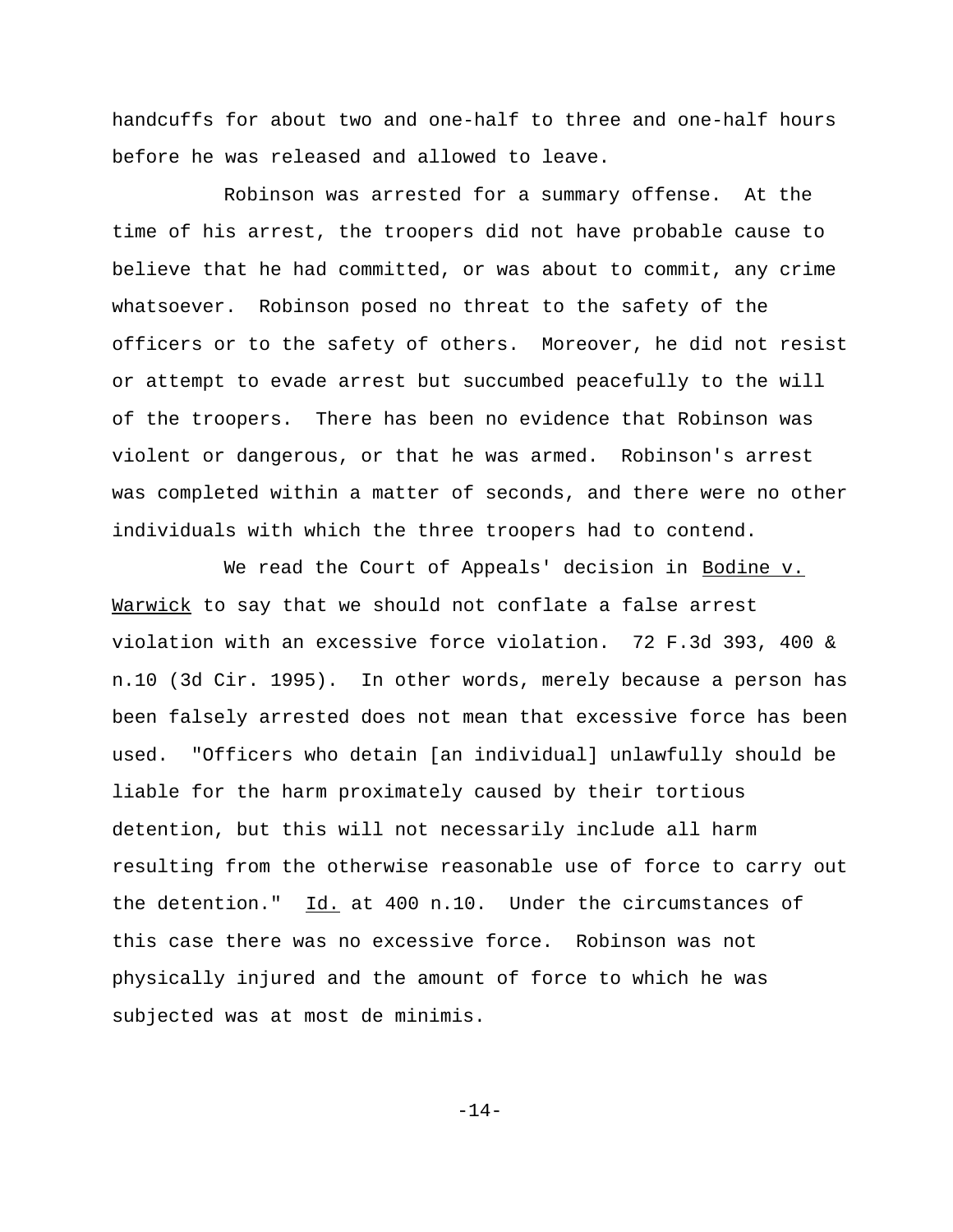Lastly, Robinson contends as part of his Fourth Amendment claim under § 1983 that he was maliciously prosecuted as a result of the October 23, 2002 incident. Our Court of Appeals explained in DiBella:

> To prevail in a Section 1983 malicious prosecution action, a plaintiff must show: (1) the defendants initiated a criminal proceeding; (2) the criminal proceeding ended in the plaintiff's favor; (3) the proceeding was initiated without probable cause; (4) the defendants acted maliciously or for a purpose other than bringing the plaintiff to justice; and (5) the plaintiff suffered a deprivation of liberty consistent with the concept of seizure as a consequence of a legal proceeding.

407 F.3d at 601.

The crucial question under DiBella for present purposes is whether Robinson "suffered a deprivation of liberty consistent with the concept of a seizure as a consequence of a legal proceeding." 407 F.3d at 601. Under the facts of this case there are only two events that potentially meet this criteria: (1) Robinson's initial warrantless arrest without probable cause on October 23, 2002; and (2) his appearance at the January 7, 2003 hearing as a result of the summary citation issued to him. In this Circuit a warrantless arrest lacking probable cause does not qualify as a seizure as a consequence of a legal proceeding. See e.g. Martin v. City of Philadelphia, No. Civ.A. 98-5765, 2000 WL 11831, at \*5 (E.D. Pa. Jan. 7, 2000); Torres v. McLaughlin, No. Civ.A. 96-5865, 1996 WL 680274, at \*4 (E.D. Pa. Nov. 21, 1996); Cf. Burt v. Ferrese, 871 F.2d 14, 16-17 (3d Cir. 1989).

-15-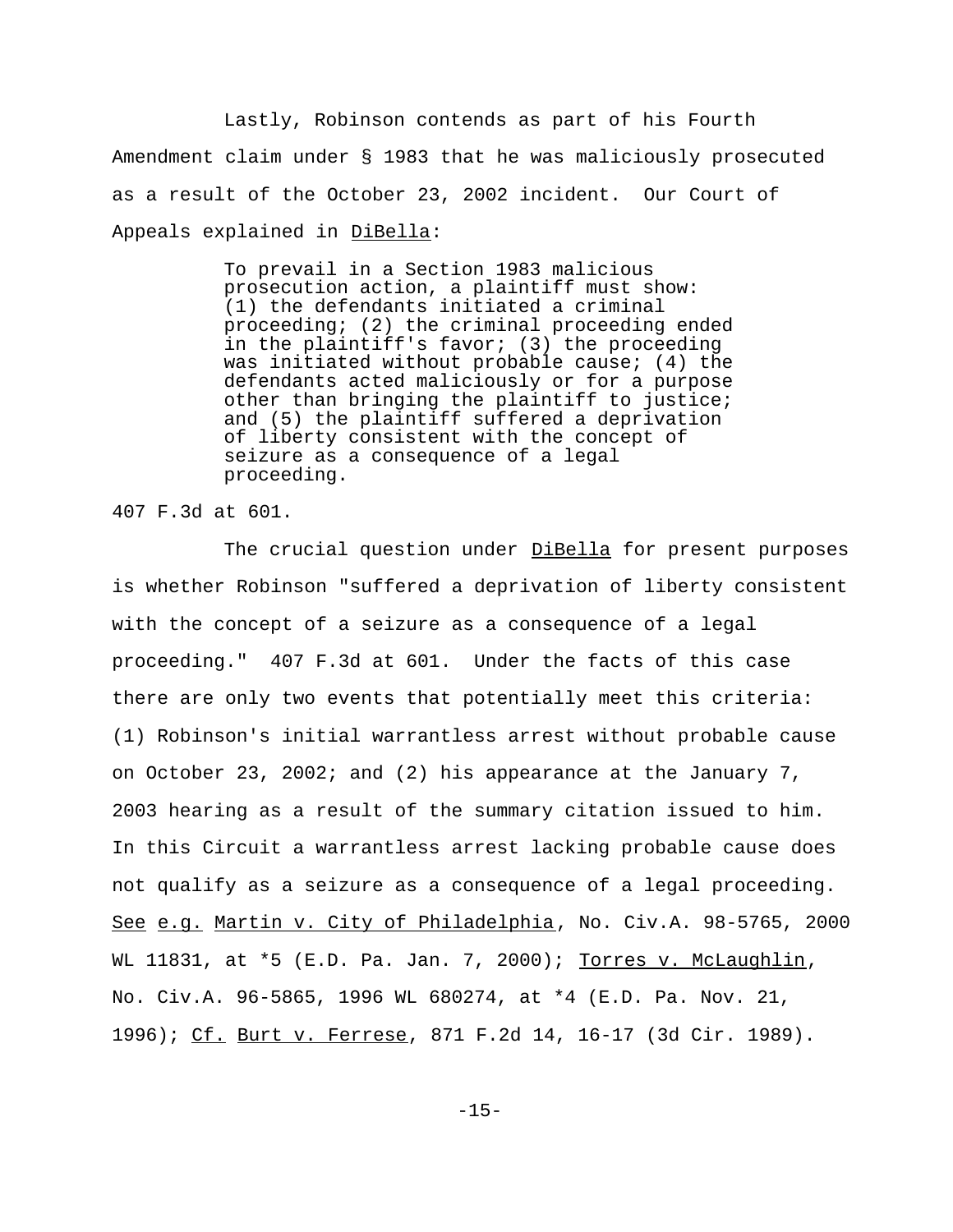Likewise, the issuance of a summary citation and subsequently having to attend one's trial, without more, "is not a government 'seizure' in a 42 U.S.C. § 1983 malicious prosecution action for violation of the Fourth Amendment." DiBella, 407 F.3d at 603. Consequently, Robinson has not established his claim for malicious prosecution under § 1983.

We find that defendants are liable under § 1983 for violating Robinson's Fourth Amendment right to be protected from an unlawful seizure when they arrested him without probable cause on October 23, 2002.

IV.

Robinson is entitled to compensatory damages for any monetary loss, humiliation, and mental anguish caused by the defendants' deprivation of his constitutional rights. Memphis Cmty. Sch. Dist. v. Stachura, 477 U.S. 299, 307 (1986); Carey v. Piphus, 435 U.S. 247, 264-65 (1978). Compensatory damages may not be based upon the "abstract value" or "importance" of a constitutional right. Memphis, supra at 308. Rather, Robinson is required to prove, and has proven, that he has suffered damage as a result of the defendants' violations of his rights. Carey, 435 U.S. at 263-64. Taking into account the nature of the constitutional violations and of the harm, including mental anguish, inflicted on Robinson, we will award him non-economic compensatory damages in the amount of \$35,000. See id. at 265. He cannot recover for his lost wages or counsel fees in connection with the state court proceedings because they are

-16-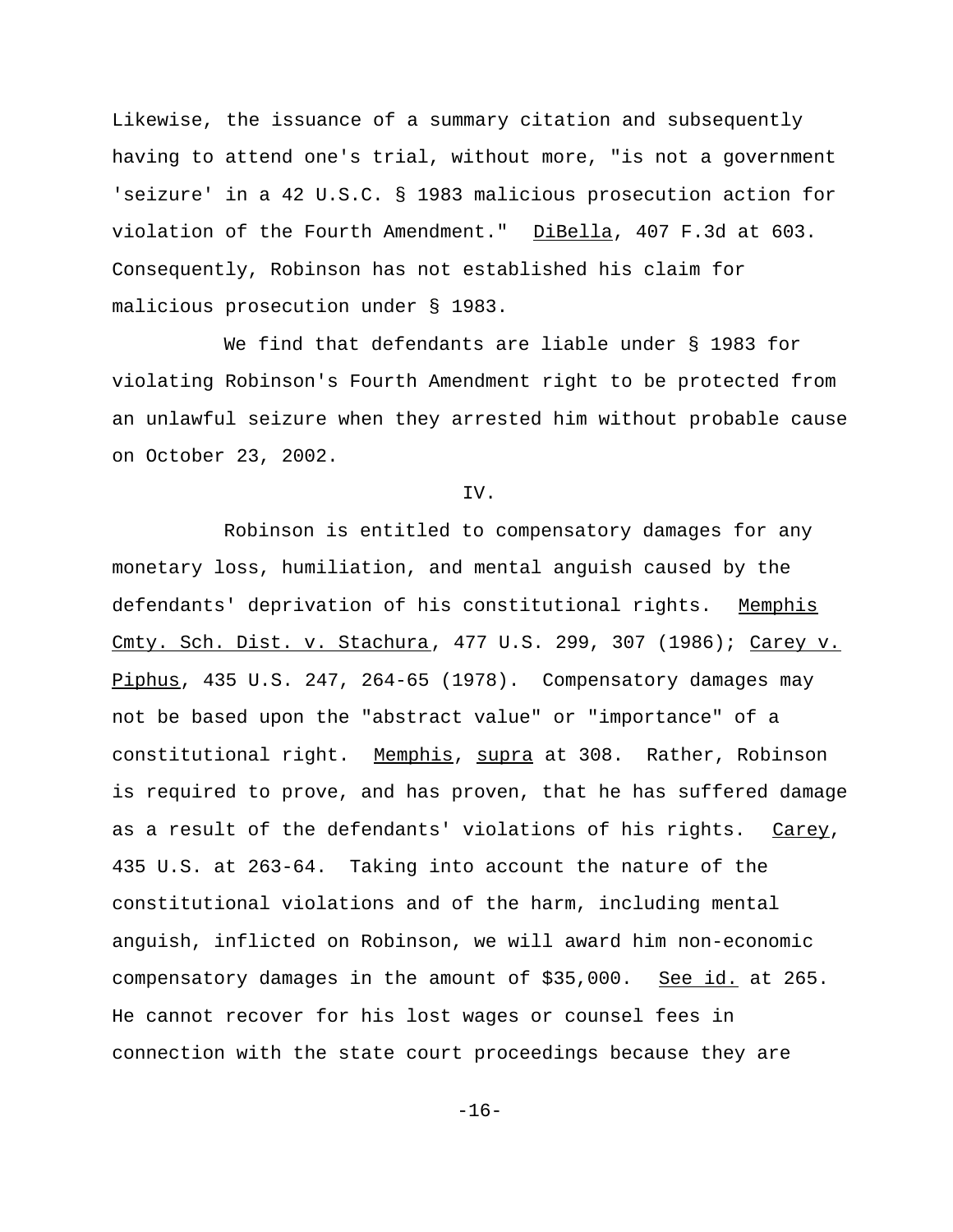related to his claim for malicious prosecution and not to his arrest.

Plaintiff also seeks punitive damages. Such damages may be awarded in a § 1983 action "when the defendant's conduct is shown to be motivated by evil motive or intent, or when it involves reckless or callous indifference to the federally protected rights of others." Smith v. Wade, 461 U.S. 30, 56 (1983); Brennan v. Norton, 350 F.3d 399, 428 (3d Cir. 2003). Punitive damages are not designed to compensate the plaintiff; rather, they serve the dual purposes of punishment and deterrence. Smith, 461 U.S. 30. Factors to consider include: (1) the nature of a defendant's conduct, (2) the impact of a defendant's conduct on the plaintiff, and (3) the likelihood that a defendant will repeat the conduct if a punitive award is not made. See Pacific Mut. Life Ins. Co. v. Haslip, 499 U.S. 1, 19 (1991). "[P]unitive damages in general represent a limited remedy, to be reserved for special circumstances." Savarese v. Agriss, 883 F.2d 1194, 1205 (3d Cir. 1989) (citing Cochetti v. Desmond, 572 F.2d 102, 105-06 (3d Cir. 1978)).

The Constitutional principles involved in this action are well established. We are not dealing with a "close case" or with the split-second decisions police officers often have to make in the heat of a dangerous or potentially dangerous confrontation. There was no justification for the actions of defendants in violating Robinson's right to free speech and his right to be secure in his person against an unreasonable seizure.

-17-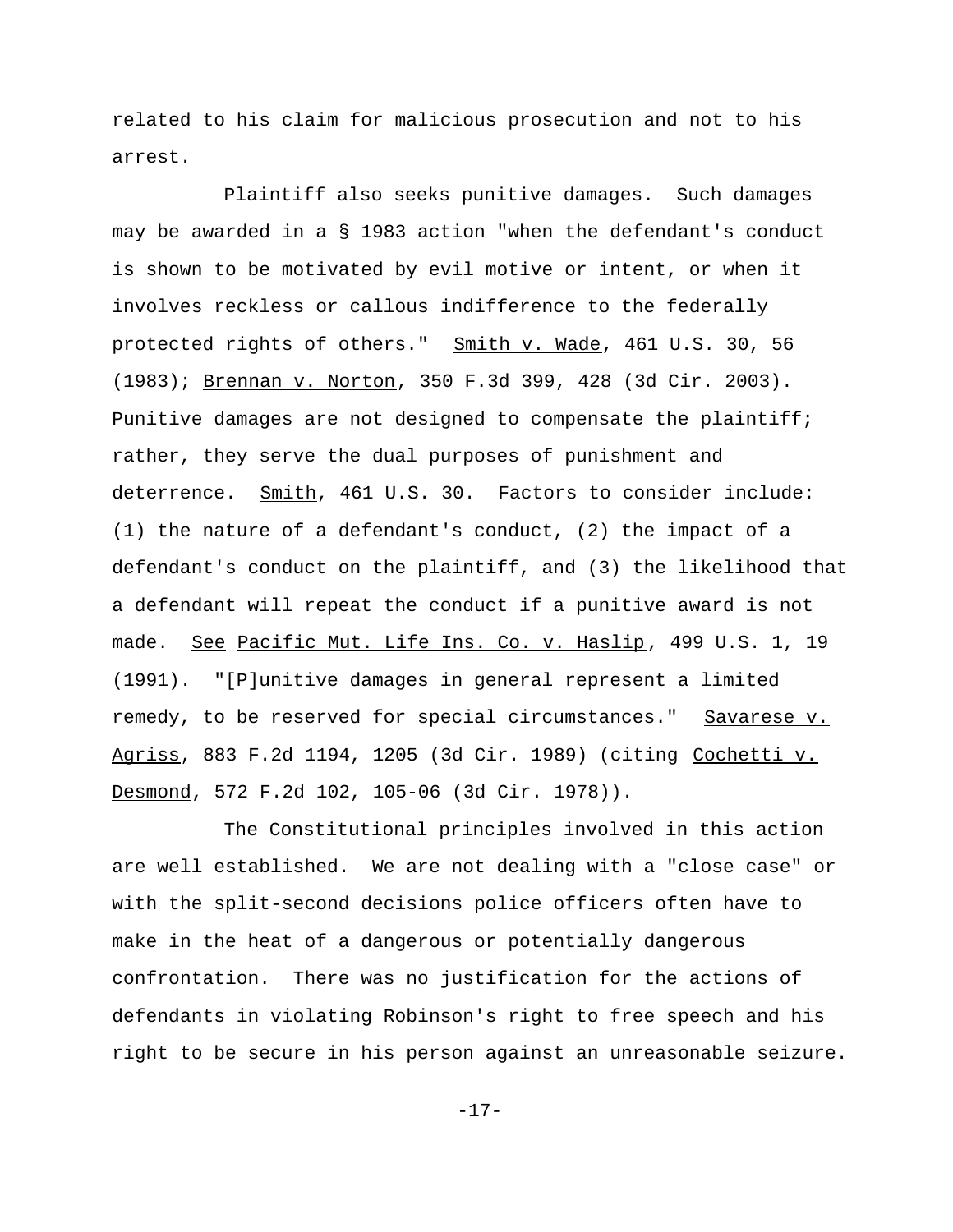Defendants' misconduct caused him real injury and involved reckless or callous indifference to his federally protected rights. To defendants, Robinson was a gadfly. In their view, he was annoying them. The unfortunate events of October 23, 2002 arose out of this one undeniable fact. It is fundamental that persons such as Robinson may not be deprived of their constitutional rights simply because they are unpopular or disliked or are resented by the police. The defendants must be punished and deterred from similar misconduct in the future. We will award Robinson punitive damages against each defendant in the amount of \$2,000.